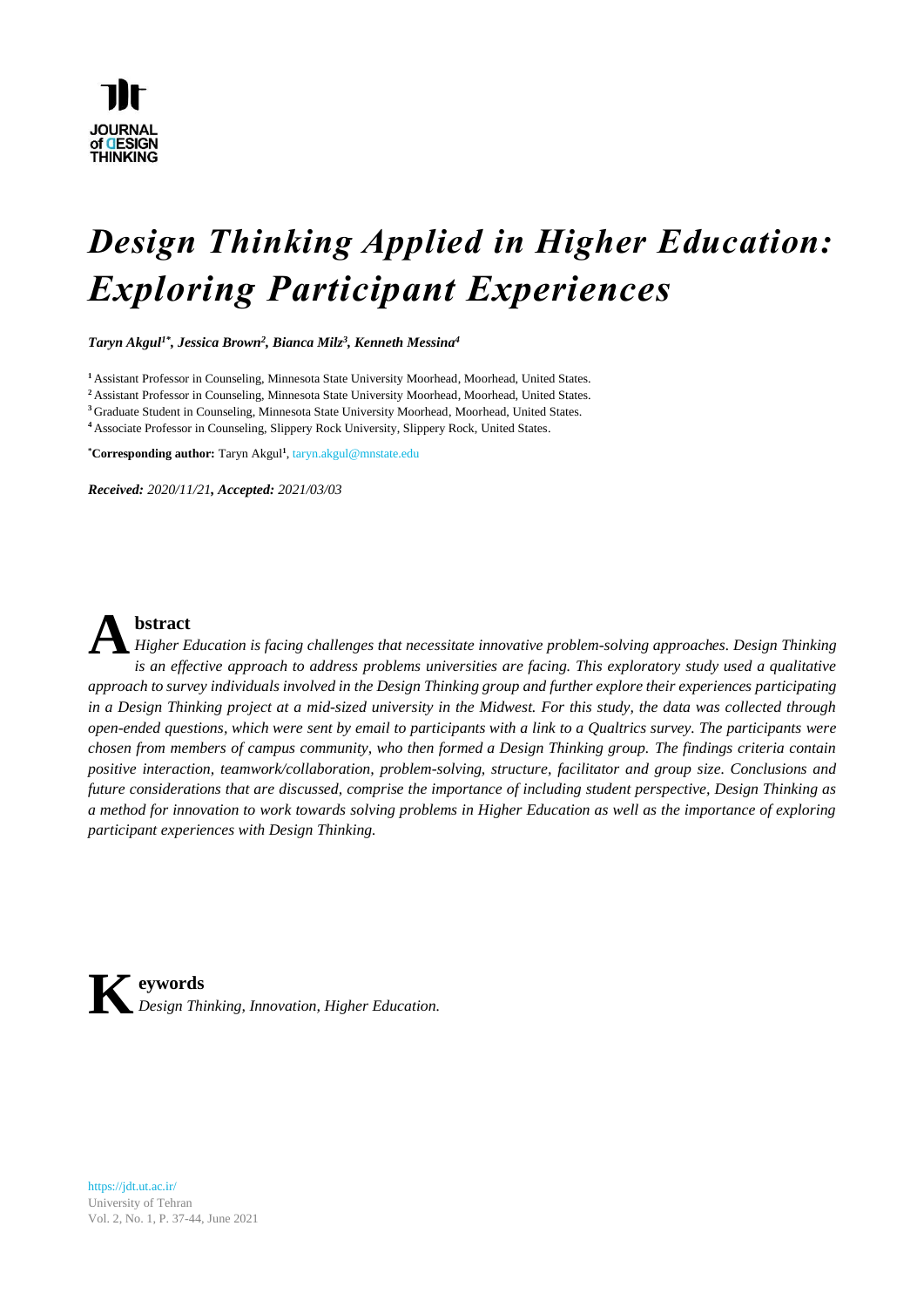# **Introduction**

Institutions of higher education are facing challenges that necessitate innovative approaches to problemsolving [\(Zenke, 2014\)](#page-7-0). Additionally, in order to stay relevant in a rapidly changing society, universities need to be intentional in fostering their identities while being mindful of internal and external pressure; this requires innovation as well [\(Tierney & Lanford, 2016\)](#page-7-1). For the reasons above, Design Thinking has become increasingly popular in education. In particular, the issues facing institutions of higher education are often ill-defined in nature, which lends itself well to the Design Thinking Approach [\(Tschimmel et al.,](#page-7-2) 2015) as Design Thinking is a way of conceptualizing problems and developing innovative solutions [\(Thienen](#page-7-3) et al., [2014\)](#page-7-3).

This paper will explore the experiences of several faculty members and one student participating in a Design Thinking Project at a mid-sized university in the Midwest. Following the completion of the Design Thinking project, the authors surveyed the participants in order to explore their experience with Design Thinking. Background on the Design Thinking project will be presented as follows. Literature on Design Thinking and innovation will be reviewed to give context to participant experiences prior to discussing survey results.

### **Background on Design Thinking Project**

This exploratory study was based on a project that integrated the Design Thinking process at one university. Senior leadership at the university identified Innovation as a strategic priority and then set a goal of increasing and fostering innovation. The university identified that they wanted to invest in a position that worked towards this goal of innovation and collaboration. This position was Assistant Vice President of Innovation who could act as group leader for the Design Thinking team. The administration at the university reviewed several tools that could be used to bring innovation to the University. Due to the ill-defined nature of the problem — a problem was identified, but the nature of the problem is still largely unknown— Design Thinking was chosen. The Design Thinking model, developed by the Hasso-Plattner Institute of Design at Sanford, was utilized. This model will be discussed later. Senior leadership identified the following scenario as the starting point for the Design Thinking Team; what if we could use faculty working cross collaboratively to reduce the number of resources we need? A nonrandom Design Thinking team was chosen for two reasons;

**1.** To ensure the success of the first Design Thinking project at the University

**2.** To ensure that faculty chosen for the team were forward thinkers.

Because of the problem's nature, faculty were needed to be from different departments to build a multidisciplinary team with multiple perspectives. Deans from each college within the university nominated two or three faculty members from their colleges. The Design Thinking Group Leader interviewed 25 people and chose 11 faculty members and 1 student for the Design Thinking Team. Faculty were chosen if they were identified as forward thinkers and could commit the amount of time needed for the project. the first session took place once the faculty were chosen. The starting question posed to the Design Thinking team was as follows. *How can faculty innovatively collaborate across departments and colleges to better serve current and prospective students resulting in more graduates generated, increased revenue and/or decreased expenses?* After the Design Thinking Team worked throughout the semester, a presentation was made to senior leadership. The recommendations from the Design Thinking team led to a reconfiguration of Colleges within the university as well as a new model for course delivery.

### **Design Thinking as a Method of Innovation in Education**

Design has always been the impetus for innovation in product and service development. Due to the increasing publications on the topic, Design Thinking has gained popularity in education (Tschimmel et al., [2015\)](#page-7-2). The need for innovation in education lends itself well to Design Thinking. Throughout the years, Design Thinking has been researched and used as a tool of innovation for Education.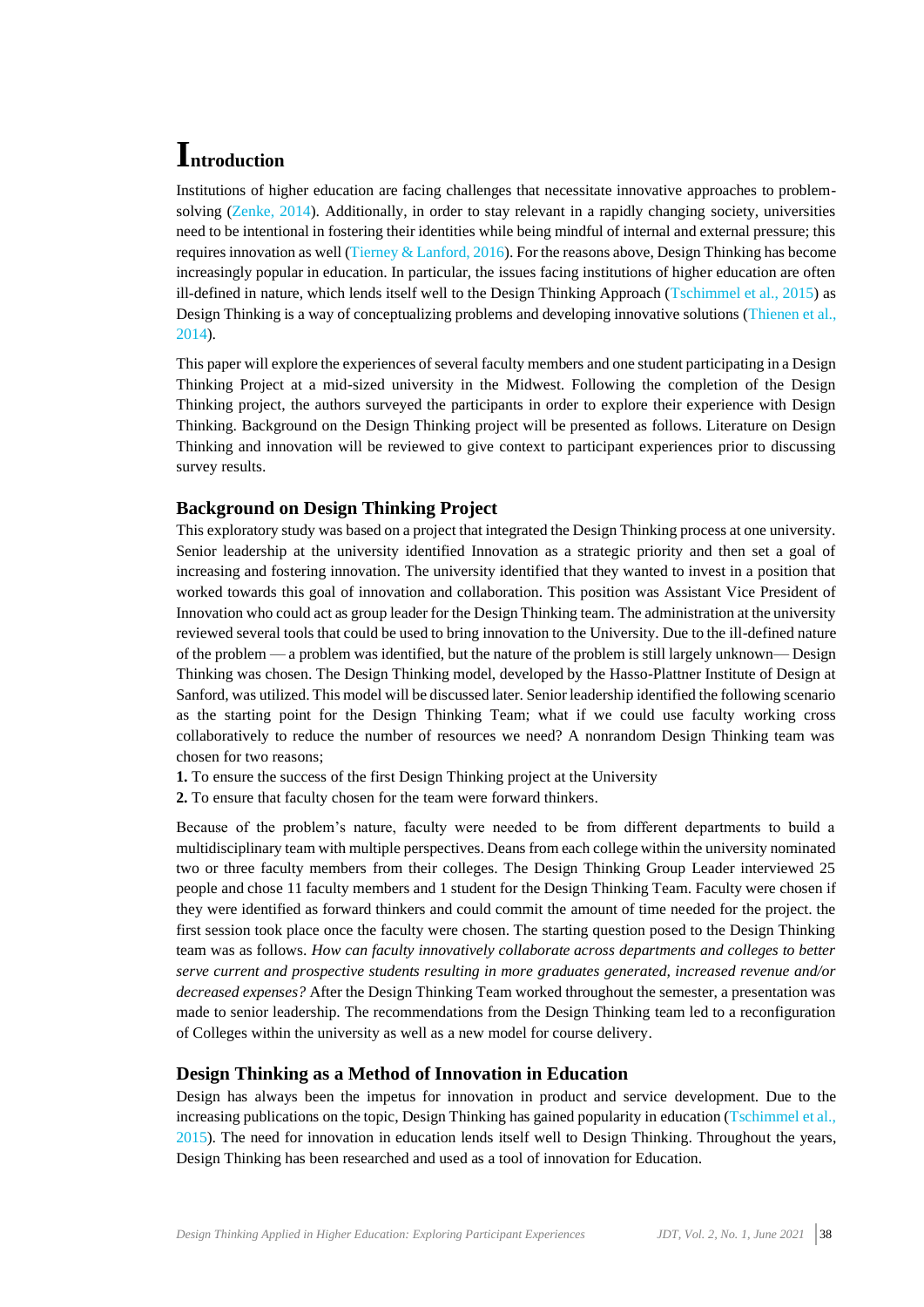The need to innovate, in order to meet the many challenges faced by institutions of higher education, has led to the introduction of Design Thinking to the university environment (Aydemir [& Cetin, 2018\)](#page-6-0). Higher education is facing challenges that necessitate innovative approaches to problem-solving. These challenges include decreased funding — both at the state and federal level— increasing tuition costs as well as pressure to remain competitive and meet the unique and growing demands of students, stakeholders and prospective employers. This calls for an approach that will generate multiple solutions to increasingly complex problems. Several scholars postulate that Design Thinking can answer this call [\(Dunne, 2018;](#page-6-1) [Luka, 2014;](#page-6-2) [Tschimmel et al., 2015;](#page-7-2) [Zenke, 2014\)](#page-7-0). According to [Kimbell \(2009\),](#page-6-3) some institutions promote Design Thinking as a crucial component in innovation processes. [Liedtka \(2018\)](#page-6-4) discussed that Design Thinking serves as a powerful tool for innovation by helping people reach their creative potential along with improving processes. Additionally, she identifies that a successful innovation process must offer quality solutions, involve lower risks and obtain buy-in from involved individuals; all of which are characteristic of Design Thinking.

#### **Design Thinking**

There are numerous definitions of Design Thinking in literature. One definition in particular best aligns with this paper's objective. [Tschimmel et al. \(2015: p.6\)](#page-7-2) states, *Design Thinking is seen today as a method and process for investigating open and ill-defined problems, acquiring and analyzing information, identifying opportunities for innovation, deepening empathy, experimenting with new perspectives along with visualizing new concepts*.

Before becoming known as a popular method of innovation, design thinking — then written in lower case referred to the cognitive process of designers. According to [Tschimmel et al. \(2015: p.56\),](#page-7-2) since 2005, Design Thinking — written in upper case— has expanded beyond the domain of design and *became a label for the awareness that any kind of organization can benefit from the designers' way of thinking and working*. Viewing Design Thinking as multi-disciplinary methodology loosens the tie to traditional design and opens the door for the application of Design Thinking to various fields and organizations [\(Scheer et al.,](#page-7-4)  [2012\)](#page-7-4). Design Thinking is now seen as an exciting new way to address problems across a multitude of professions [\(Dorst, 2011\)](#page-6-5).

#### **Models of Design Thinking and Innovation**

According to [Tschimmel et al. \(2015\),](#page-7-2) in the area of innovation and Design Thinking, there are several models that are well supported and identified as the most appropriate. These models include the 3I model, [Riverdale and IDEO's \(2012\)](#page-6-6) Design Thinking for educators, and the Hasso-Plattner Institute of Design Thinking at Stanford (d.school). The last two models focus on an educational context. The 3I model of Design Thinking, as described by [Brown and Wyatt \(2010\),](#page-6-7) has several phases: inspiration, ideation and implementation. The inspiration phase can be thought of as the problem that drives the quest for solutions. This phase includes identifying the problem, constructing the brief that provides the scaffolding to begin the project and observing the target population in their environment. The second phase, ideation, is the brainstorming process in which the team refines their observations into insights and solutions. The third phase, Implementation, is developing a plan of action based on the best ideas that were generated during brainstorming. At the heart of the Implementation phase is prototyping, which is turning these ideas into tangible solutions [\(Brown & Wyatt, 2010\)](#page-6-7). After prototyping, a communication strategy is developed to convey the solutions.

In 2012, IDEO and Riverdale school collaborated to develop the first Design Thinking toolkit for educators. Although this toolkit was designed with the Riverdale school in mind, it is applicable to other educational settings as well. The toolkit was developed for educators without a background in Design Thinking and outlines specifications for every phase of the process. According to [Riverdale and IDEO \(2012\),](#page-6-6) Design Thinking is a mindset and has several characteristics. It is human-centered and begins with empathy and an understanding of what motivates students, teachers and administrators.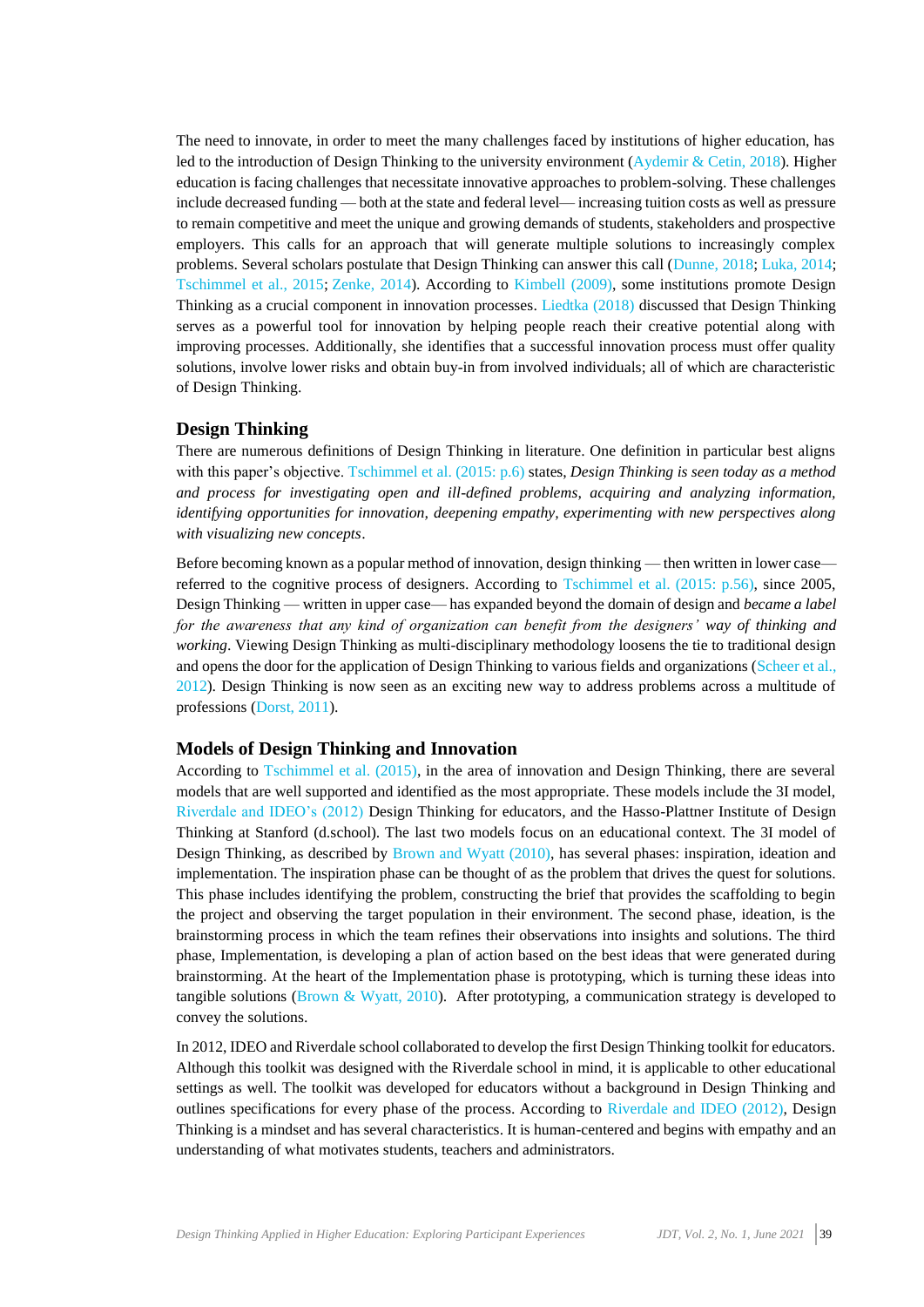Design Thinking is collaborative and benefits from incorporating multiple perspectives, which in turn fosters creativity. Optimism is foundational to Design Thinking and rests on the belief that we are all capable of creating change, which is especially needed in education. Design Thinking is experimental and rests on the belief that one can fail and learn from their mistakes. Given the range of needs in education, the work to be done cannot be considered finite. This necessitates the need for educators to experiment and learn by doing[. Riverdale and IDEO \(2012\)](#page-6-6) outline 5 Design Thinking phases in their toolkit for educators: Discovery, Interpretation, Ideation, Experimentation and Evolution. The Discovery phase includes understanding the challenge, preparing research and gathering inspiration. The Interpretation phase turns the information gathered into insights and includes telling stories — capturing what has been learned and observed— searching for meaning — finding themes and defining insights— and framing opportunities. The Ideation phase includes generating and refining ideas. The Experimentation involves prototyping and gathering feedback. The final phase, Evolution, includes tracking what was learned — defining success and documenting progress— and moving forward.

The Hasso-Plattner Institute of Design at Sanford (d.school), the leading university in design thinking, developed a Design Thinking model in an educational context. The model is composed of 5 stages: Empathize, Define, Ideate, Prototype and Test [\(Dam & Siang, 2018\)](#page-6-8). The first stage, Empathize, involves obtaining an empathic understanding of the problem. Experts are consulted to uncover more information about the problem through the use of observation, engagement and empathizing with others in order to understand their experiences and motivations. The second stage, Define, is where the information gathered in the first stage is analyzed and synthesized in order to define the identified problem. In the third stage, ideate, ideas are generated. The fourth stage, Prototype, is an experimental phase and the goal is to identify the best solution to the problem. Prototypes are developed based on implementing the solution. The prototypes are then explored and either accepted, improved or rejected. During the final stage, Test, solutions are tested which often leads to redefining the problem and furthering the understanding of the target population. Although this model is constructed in stages, the process does not always unfold in a linear way. The stages can occur in a parallel fashion and be repeated [\(Dam & Siang, 2018\)](#page-6-8).

It is beyond the scope of this paper to discuss an in-depth analysis of the strengths and weaknesses of each model. Instead, emphasis is placed on the common thread; each Design Thinking model is well-supported in the domain of innovation. Additionally, regardless of the model being utilized, Design Thinking involves several core elements. According to [Scheer et al. \(2012\),](#page-7-4) Design Thinking has core elements — flexible space, teamwork and the design process— that form the systemic approach to problem-solving. In this paper, teamwork and collaboration in higher education are particularly important. Design Thinking is inherently collaborative and lends itself well to identifying experiences of participants involved in the Design Thinking process at this University.

# **Methodology**

This section contains discussion of the research design used for the study, the participants, the survey and recording procedure and also data collection and analysis, which includes exploratory research as well as ethical considerations along with a summary. An Exploratory Study using a qualitative approach was utilized to begin exploring the dimensions of Design Thinking in a university environment with a group mostly comprised of faculty. The study was suitable for this design due to the limited experience the university system has had with Design Thinking. There appeared to be no existing research on faculty members' experience using a Design Thinking model. There is limited literature specifically in the area of Design Thinking applied in a higher education. In this exploratory study, the primary raw data came from open-ended survey questions sent out by an email with a link to a Qualtrics survey. Following raw data's analysis, the researchers formulated common responses or themes drawn from the participants' feedbacks. The study was highly biased due to the fact that the group was already formed, mostly faculty.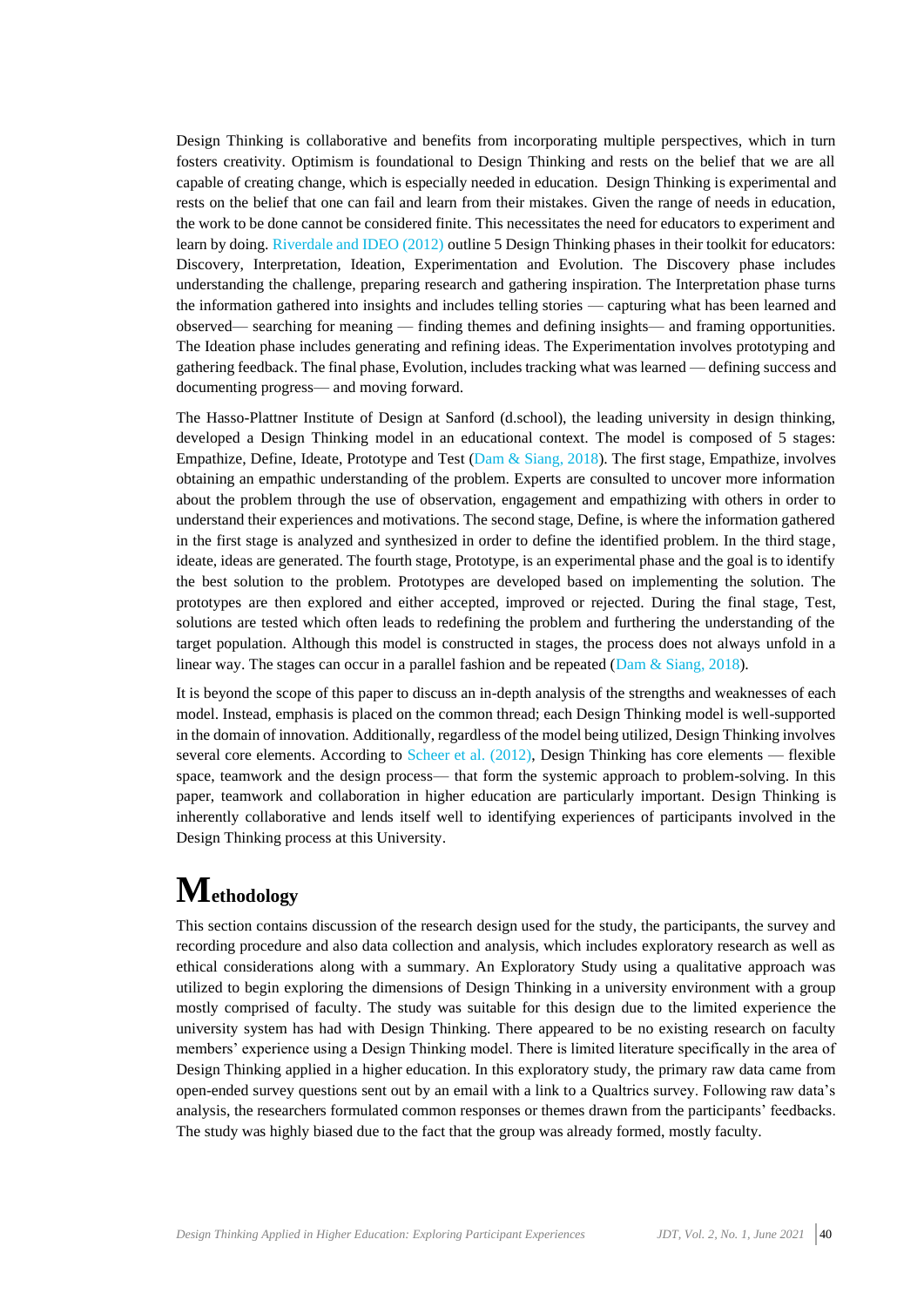Faculty had been chosen by the Design Thinking Group Leader for specific qualities they possessed; more particularly based on personal and professional characteristics by leaders of the university community and an interview with the group leader. This sample was not representative of the entire faculty, university or community. The benefits of this research design encompass the participants being able to describe their experiences in their own words with ample amount of time to respond to the posed questions. Utilizing an exploratory research design not only helps provide insight into the nature of the problem and the impact on students, faculty/staff and the campus as a whole, but also begins to identify the process of Design Thinking within the university system. The drawbacks of this research study included having only a small number of participants to respond as well as the participants being from only one campus and region of the country. Another potential drawback was that the study included only the unique experiences of the participants involved in the study, which this may not be indicative of others' experience in a Design Thinking group. The last drawback of this study was the potential bias in data collection methods, as the researchers are affiliated with the same university as the participants. The survey questions for this study were as follows.

#### **1.** *Survey Questions*

- 1. How has this process impacted you (professionally and personally)?
- 2. Can you describe your experience as part of the think tank team?
- 3. How did the team fit together?
- 4. How will this experience impact your future collaboration on campus?
- 5.What was helpful about this process? What was unhelpful about this process?

#### **2.** *Procedure*

This research study included an exploratory research design using a Qualtrics survey for collecting data. The purpose of the study was to identify reactions and perceptions of the Design Thinking team's members at this particular institution.

The timeline for data collection was two weeks following approval from the Institutional Review Board (IRB) and the invitational email. The first step in the procedure was obtaining IRB approval for the study. The second step was to speak to the Design Thinking group as a whole in person and invite them to participate in the study. The next step was to email the group with the survey link and information on the study. Participants agreed to the implied consent prior to completing the survey.

### **3.** *Ethical Considerations*

The ethical considerations for this study included the researchers' awareness and potential relationships with the participants. This caused potential bias in the data collection. The researchers and participants were affiliated with the same university. The researchers were aware of who was on the Design Thinking team. None of the responses in the survey included identifying data and all responses were kept confidential.

#### **4.** *Participants*

The participants were all members of this particular Design Thinking group. They each were asked by a designated member of the campus community to be a part of this group. The requirement for participation in the study was being a member of the specific campus design-thinking group at a small Midwestern institution. The selection for the group was based on the following criteria; being nominated by someone, forward thinker and able to see possibility, student centric, wearing two hats — discipline specific and a university wide—aspiring to collaborate, willing to research and present ideas, participating in healthy conflict, able to move on when their ideas are heard but may not be chosen, perceived as a leader by others, balanced decision makers and having a sense of humor. The survey was completed on a voluntary basis and none of the eligibility was based on identified race, gender, culture, religion or socioeconomic status or any other demographic factor.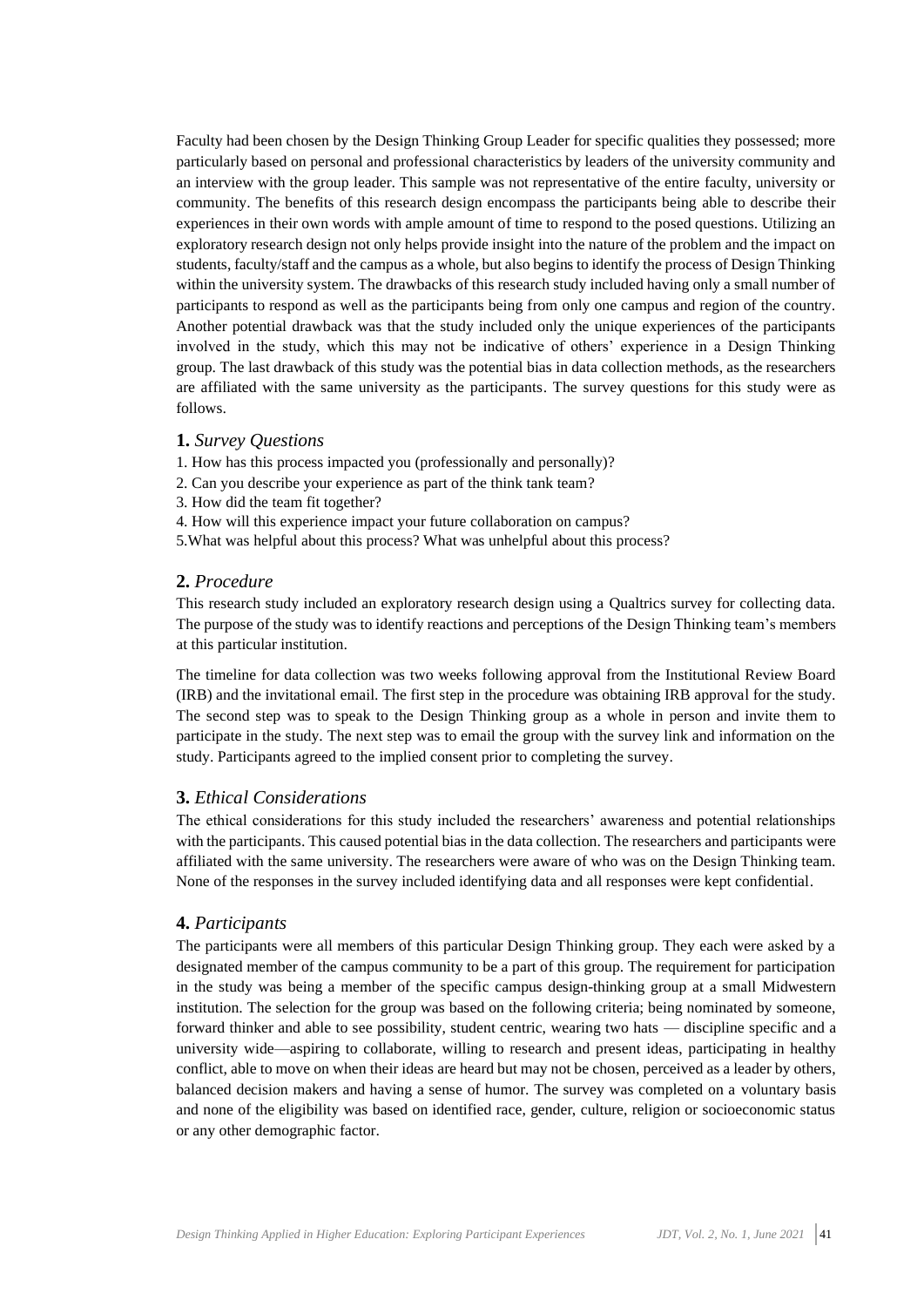The invitation email requested that the participants complete the survey at their own convenience within the two-week time frame. The participants were emailed at the start of the survey and sent a reminder email after one week in which they had one more week to complete the study.

Open- ended interview questions were used to allow the participants to respond in a manner that identified their specific experiences as being a member of the group process.

# **Findings**

Responses from the survey commented on several aspects of the Design Thinking process; positive interaction, teamwork/collaboration, problem-solving, structure, facilitator and group size were identified and are described in the section following.

# **1.** *Positive Interaction*

In response to the questions, nearly all participants described undergoing a positive experience from the process. Many responses from the survey questions suggested participants felt they were valued and treated as an equal in the group when collaborating with each other. Feedback suggested that they felt comfortable, listened to and respected despite being from different disciplines. The participants declared that they felt respected and their ideas were heard even though they might not have been specifically utilized.

## **2.** *Teamwork/Collaboration*

In addition to the positive interaction, responses also suggested that participants had a positive experience working as a team and building communication as a part of the Design Thinking group. For example, participant responses suggested that interaction between disciplines and across campus allowed them to feel they were part of a team that increased empathy and willingness to be open to collaborate. Responses also pointed that participants felt they received positive and encouraging support from a team that worked together. Not only did participants acknowledge a positive experience with the team's fit, but also highlighted that learning about others and their differences was part of the process which allowed the team to fit. Some described that they had not always had the opportunity to engage with others in different disciplines and appreciate their different and unique perspectives.

Responses of participants reflected on their experience being a part of the group but also shared their thoughts for the future. Participants felt that the experience brought awareness allowing them to have an open mind when collaborating with each other. The participants identified wanting to seek more opportunities to collaborate with others from different disciplines or across campus. The responses also suggested that the experience has encouraged participants to identify Design Thinking opportunities. For example, one participant shared about their experience and how they were able to identify specific processes they learned that could immediately be implemented in their own classes or interactions with students

### **3.** *Problem-Solving*

Participants felt their experience not only made them feel comfortable in collaborating but also encouraged problem-solving. Responses suggested participants felt they were able to find new and or alternative ways to creatively solve problems while involved in the Design Thinking group. They also identified that solving problems together made them more likely to use collaboration in the future.

# **4.** *Facilitator and Group Size*

Many participants also shared how they felt the Group Leader was helpful. The participants highlighted how having a productive and positive Design Thinking Group Leader enhanced the process. They identified that the Group Leader was a large factor in their positive experiences with the Design Thinking process. Responses indicated that the participants felt having a small group and a leader was helpful and they also offered this information and feedback for future suggestions in Design Thinking.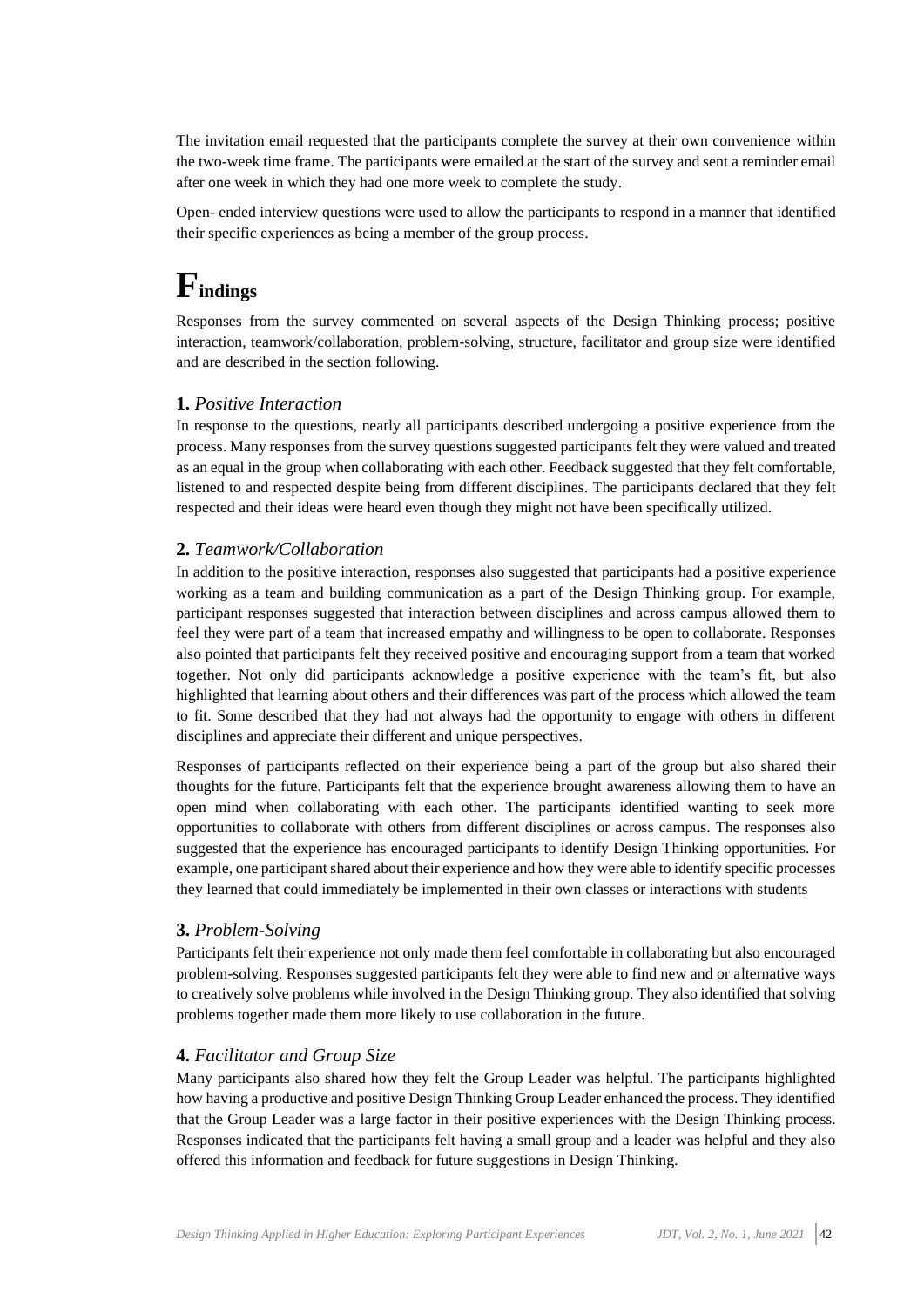### **5.** *Group Structure*

Overall participant feedbacks implied that they felt the timeline, schedule and an end goal were important in this process. While all participants described positive experiences being a part of the Design Thinking group, a few participants also identified feelings of frustration as evidenced by time constraints and difficulty in the process. They indicated that not having enough time or structure sometimes inhibited the process. A lack of a clear timeline was a barrier to the process of Design Thinking as well.

# **Conclusions and Future Considerations**

The comments from participants of this exploratory study reinforced several important aspects of the Design Thinking process such as positive interaction, teamwork/collaboration, problem-solving, structure, facilitator and group size. The feedback gathered from participants confirmed that Design Thinking was effective in fostering innovation, which was the initial intent identified by the University for this project.

There were several future considerations determined in this process comprising the importance of including the student perspective, Design Thinking as a method for innovation to work towards solving problems in Higher Education and participant experiences of the Design Thinking process. In this exploratory study, there was only one student involved and the rest of the participants were faculty members. Future research in the area of Design Thinking utilized in Higher Education would benefit from incorporating student perspectives. This would be in line with the necessity of including multiple perspectives in the Design Thinking process. Also, in Higher Education it is important to hear and understand the student perspectives in order to form solutions. Regarding the second consideration, Design Thinking is an effective method to begin addressing problems specific to Higher Education. The nature of problems in Higher Education tends to be evident but ill defined. This lends itself well to Design Thinking as a problem-solving approach. The final consideration involves the importance of exploring the experiences of individuals involved in Design Thinking. This exploratory study focused on the experiences of participants involved in a Design Thinking process. This is important to further understand how individuals experience Design Thinking because it is inherently human centered and the person is vital to the process. There is little to no research how individuals have experienced the Design Thinking process especially within Higher Education.

# **References**

<span id="page-6-0"></span>Aydemir, A., & Cetin, T. (2018). *Pre-Service Social Studies teachers' views on design thinking approach*. International Journal of Erasia Social Sciences, 9(34), p. 2289-2302.

<span id="page-6-7"></span>Brown, T., & Wyatt, J. (2010). *Design Thinking for Social Innovation*. Stanford Social Innovation Review, 8(1), p. 30-35.

<span id="page-6-8"></span>Dam, R., & Siang, T. (2018). *5 Stages inThe Design Thinking Process*. The Interaction Design Foundation. Available at: https://www.interaction-design.org/literature/article/5-stages-in-the-design-thinking-process

<span id="page-6-5"></span>Dorst, K. (2011). *The core of design thinking and its application*. Design Studies, 32, p. 521-532.

<span id="page-6-1"></span>Dunne, F. (2018). *Implementing design thinking in organizations: an exploratory study*. Journal of Organization Design, 7(16), p. 1-16.

<span id="page-6-3"></span>Kimbell, L. (2009). *The Turn to Service Design*. In Julier, G., & Moor, L. (Eds.), Design and Creativity: Policy, Management and Practice, p. 157–73. Oxford: Berg.

<span id="page-6-4"></span>Liedtka, J. (2018). *Why Design Thinking Works*? Harvard Business Review, p. 72-79.

<span id="page-6-2"></span>Luka, I. (2014). *Design Thinking in Pedagogy*. Journal of Education, Culture, and Society, 2, p. 63-74. 

<span id="page-6-6"></span>Riverdale & IDEO. (2012). *Design Thinking for Educators*. 2nd Edition. Available in: http://www.designthinkingforeducators.com/toolkit//